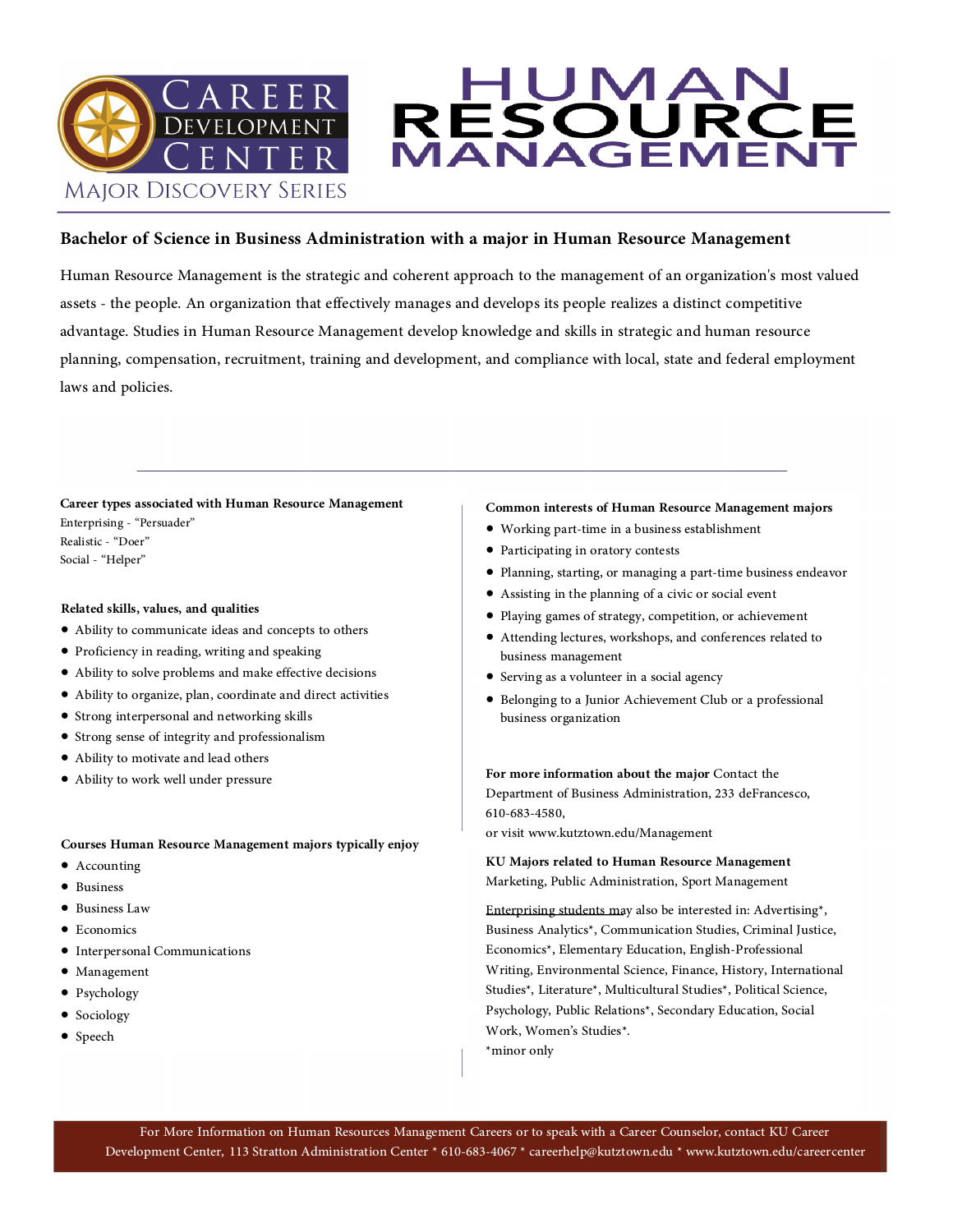# **FOUR STEPS TO SUCCESS**

### 1<sup>ST</sup> YEAR

EXPLORE >

- Enroll in the Career Exploration Certificate.
- Attend info sessions to learn about career development and personal branding.
- Take a career assessment to identify and confirm interests.
- Get involved in campus clubs and organizations.
- Develop basic workplace skills through jobs or volunteer work.
- Talk with professors, family, and friends about career ideas.
- Conduct informational interviews with professionals working in fields of interest.
- Develop a relationship with your professors and faculty advisor.

Meet with CDC career coach.

2<sup>ND</sup> YEAR

- Attend info sessions to learn
- about resume writing, and externships.
- Confirm your choice of major and consider options for double major or minor.
- Research careers of interest.
- Complete a job shadowing (externship) experience.
- Seek meaningful employ-ment or volunteer work in a field related to your major.
- Explore options for under graduate research and study abroad.
- Write a resume and have it reviewed by the CDC.
- Manage your online presence.

#### $3<sup>RD</sup>$ YEAR

DISCOVER EXPERIENCE MAPLEMENT

- Enroll in the Career Success Certificate.
- Complete an internship and/or undergraduate research.
- Attend info sessions about internships, interviewing, job search strategies, and grad school.
- Build a LinkedIn profile and continue to monitor your online
- presence. Complete a mock interview.
- Build skills through research projects, part-time employ-ment, and volunteer work.
- Participate in Careers Cafe & networking programs.
- Attend internship & job fairs.
- Take on a leadership role in a student organization or work.
- Consider graduate school options and prepare for admissions tests.
- 4<sup>TH</sup> YEAR
- Attend your senior kick-off and other info sessions to prepare for job search/grad school.
- Update your resume and LinkedIn profile.
- Create cover letter drafts.
- Gain experience through internships and/or undergraduate research.
- Secure references for job/grad school applications.
- Create your "30 second" commercial.
- Meet with CDC to develop job search strategies.
- Research employers.
- Network with professionals through events and social media.
- Join a professional organization in your discipline.
- Attend the senior etiquette luncheon or dinner.
- Participate in job fairs and on-campus interviewing.

#### **Sample Career Titles**

Human Resource Management majors can be found working in a wide variety of career fields. Here are just some career titles that may be of interest. Please note that some jobs may require further education and training.

- Administrative Manager
- Applications Specialist
- Benefits Administrator
- Benefits and Work Comp Manager
- Benefits Coordinator
- Benefits Counselor
- Benefits Officer
- Benefits Specialist
- Chief Human Resources Officer
- Chief People Officer
- Client Facing Human Resources Specialist
- Compensation Analyst
- Director of Employment and Recruiting
- Director of Human Resources
- Director of Talent
- Employee and Labor Relations Consultant
- Employee Benefits Account Manager
- Employee Benefits Law Specialist
- Employee Relations Manager
- Employee Relations Specialist
- Employee Retention Manager
- Employee Satisfaction Manager
- Employment Supervisor
- Executive Recruiter
- Human Resources Adviser
- Human Resources Analyst
- Human Resources and Safety Coordinator
- Human Resources Compensation Coordinator
- Human Resources Consultant
- Human Resources Coordinator
- Human Resources Manager
- Human Resources Officer
- Human Resources Payroll and Benefits
- Specialist
- Human Resources Representative
- Human Resources Specialist
- Manager of Career and Employee Relations
- Organizational Development Analyst
- Organizational Development Manager
- Organizational Development Specialist
- Recruiter
- Retirement Plan Counselor
- Safety Coordinator
- Senior Benefits Manager
- Senior Employee Benefits Consultant
- Senior Employee Benefits Manager
- Senior HR Specialist
- Staffing Coordinator

• Training Coordinator • Union Organizer • Union Relations

- Talent Acquisition Consultant
- Talent Acquisition Manager
- Training and Development Analyst
- Training and Development Director
- Training and Development Manager
	- Training and Development Specialist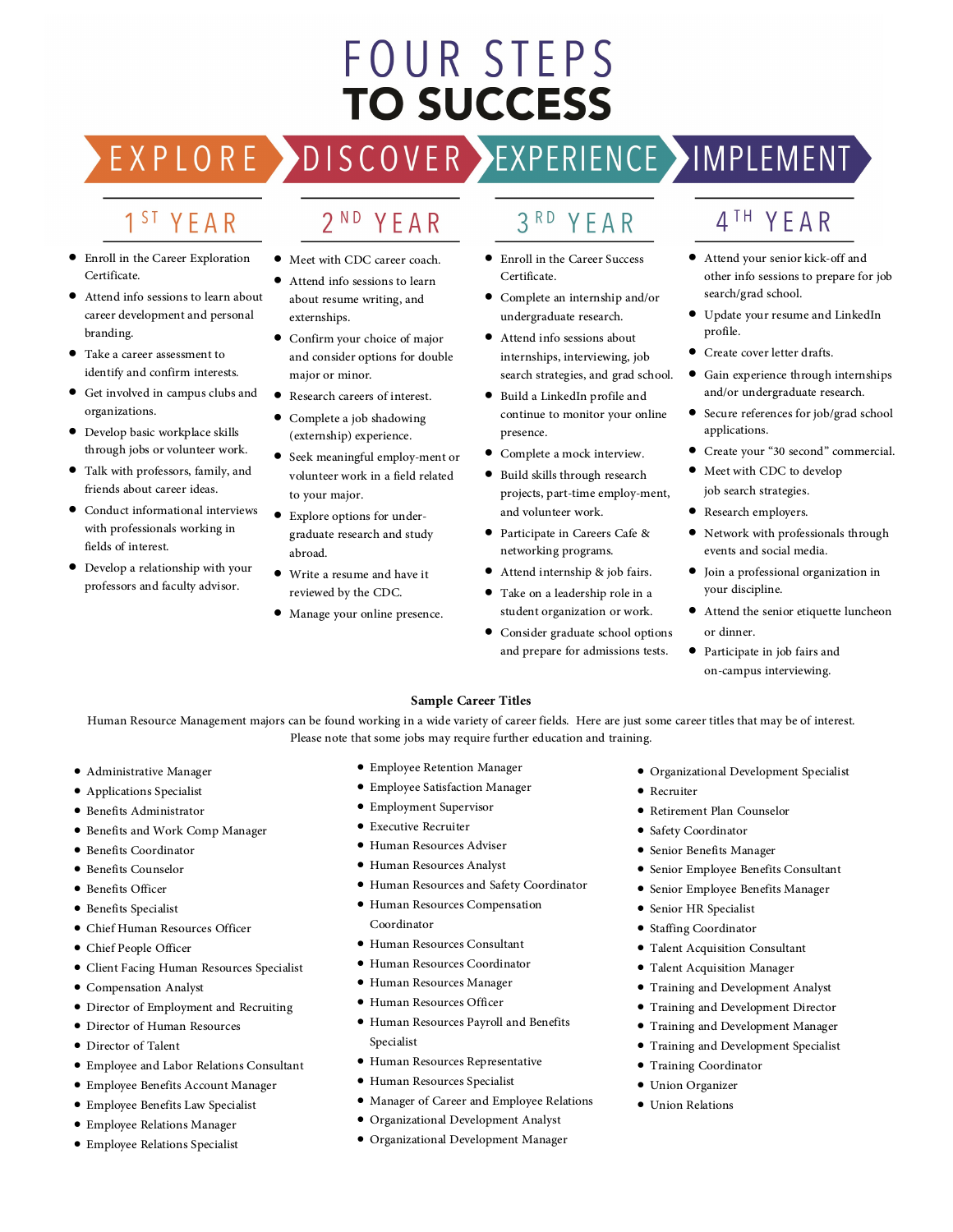#### **Common Internship Sites and Employers**

Human Resource Management majors often find internships and employment in the following fields/industries:

- Insurance
- Federal/State Government
- Manufacturing
- Schools/Universities
- Real Estate
- Health Care
- Entertainment
- Banks/Financial Institutions
- Nonprofit Organizations
- Service Industries
- Retail & Hospitality

# *i* handshake

Handshake is the primary online resource for preparing and connecting students and alumni with employers. www.kutztown.edu/handshake

#### **Useful Websites for Human Resource Management Majors:**

Whether you are researching related career fields, applying for internships or jobs, or planning to join a professional association, these websites are for you!

| <b>Industry Information and</b>             | <b>Professional Associations</b>              | <b>Professional Associations</b>    |
|---------------------------------------------|-----------------------------------------------|-------------------------------------|
| <b>Job Search Sites</b>                     |                                               |                                     |
|                                             | American Business Women's Association         | ADP                                 |
| <b>Careers in Business</b>                  | www.abwa.org                                  | Amazon                              |
| www.careers-in-business.com                 |                                               | Clark Associates                    |
|                                             | American Small Business Association           | DHL                                 |
| Careers in Human Resource                   | www.asbaonline.org                            | East Penn Manufacturing             |
| https://humanresourcespath.com/careers      |                                               | <b>Enterprise Holdings</b>          |
|                                             | American Management Association               | FedEx                               |
| Executive and Management Job List           | www.amanet.org                                | <b>Fidelity Investments</b>         |
| www.nationjob.com/management                |                                               | Kohl's Corporation                  |
|                                             | <b>Black Business Association</b>             | Kutztown University: Small Business |
| Human Resources Social Network https://     | www.bbala.org                                 | Development Center                  |
| www.hr.com/en?t=/Default/spl_login          |                                               | <b>NFI</b> Industries               |
|                                             | <b>Business Professionals of America</b>      | Olympus Corporation of the Americas |
| KU Small Business Development Center        | www.bpa.org                                   | Penske Truck Leasing                |
| www.kutztownsbdc.org                        |                                               | Sherwin Williams Company            |
|                                             | International Association for Human Resources | Uline                               |
| LaSalle Non-Profit Center                   | <b>Information Management</b>                 | Volvo Group                         |
| www.lasallenonprofitcenter.org              | https://ihrim.org                             |                                     |
|                                             |                                               |                                     |
| LinkedIn Jobs                               | National Human Resources Association          |                                     |
| www.linkedin.com/jobs                       | https://www.humanresources.org                |                                     |
|                                             |                                               |                                     |
| Small Business Administration (SBA)         | Professional Managers Association             |                                     |
| (Tips on starting your business from the US | www.promanager.org                            |                                     |
| Government)                                 |                                               |                                     |
| www.sba.gov                                 | Society for Human Resource Management         |                                     |
|                                             | www.shrm.org                                  |                                     |

To learn more about these careers, visit http://online.onetcenter.org or www.bls.gov/oco.